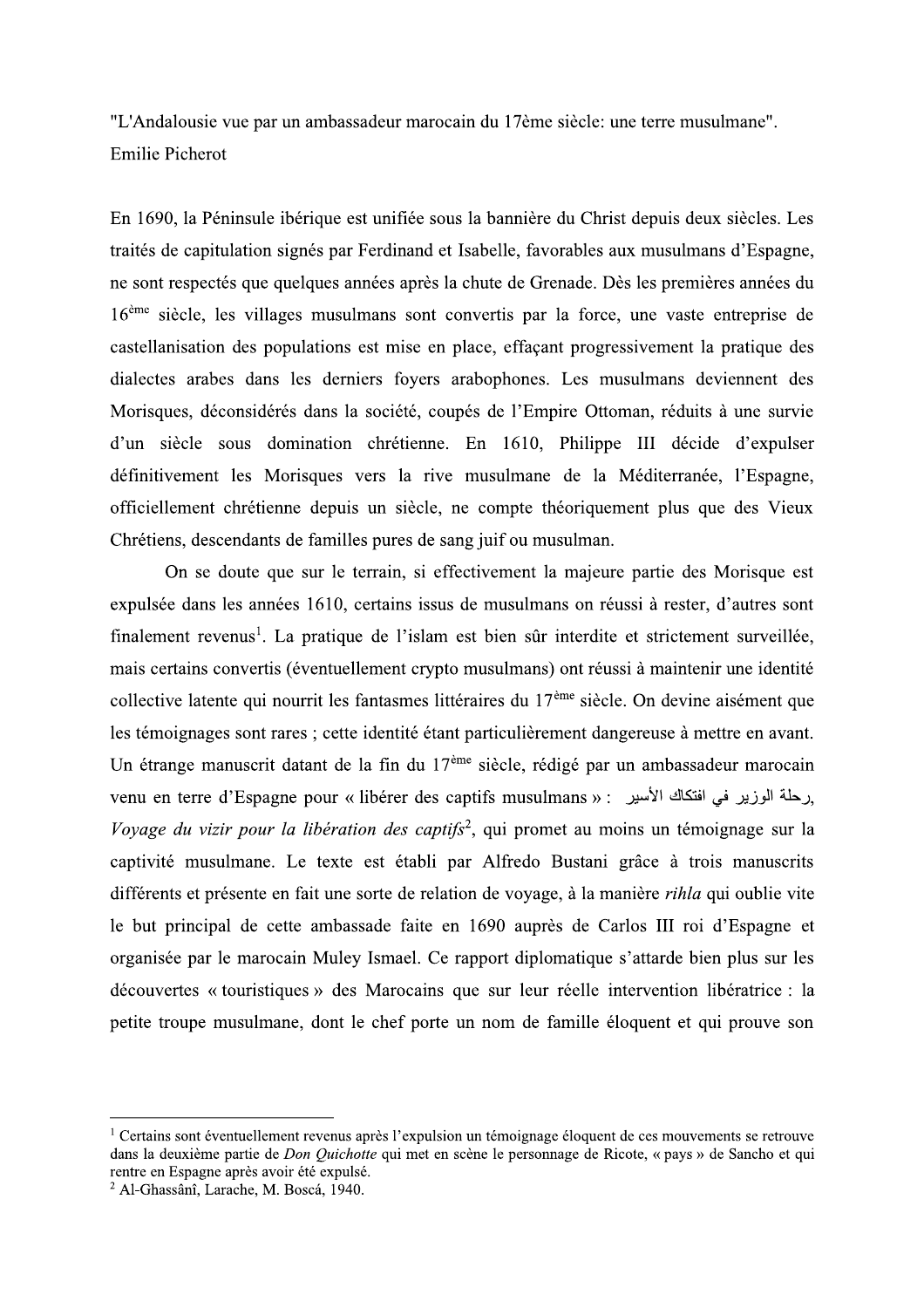ascendance espagnole<sup>3</sup>. Le voyage en question a fait l'objet de plusieurs études en rapport avec le sort réservé aux captifs musulmans en terre d'Espagne, beaucoup moins documenté que celui des captifs chrétiens dans l'Empire Ottoman<sup>4</sup>. A cette époque où les guerres de course en Méditerranée sont au centre de toutes les relations entre les deux rives, les prises, les échanges et les rachats de captifs sont nombreux et il est finalement étonnant de constater la rareté des témoignages du côté musulman<sup>5</sup>. Le contenu du *Voyage* est en fait différent de ce qu'annonce le titre : il s'agit bien plutôt d'un témoignage (rare là encore, si l'on exclut l'immense travail de compilation d'Al Makkari<sup>6</sup>) sur l'idée d'une appartenance de l'Espagne au monde musulman. Au fil des pages, les Marocains rapportent en effet nombre d'éléments qui leur sont familiers : architecture, nourriture, lexique, éléments topographiques, coutumes et cérémonies d'accueil leur paraissent non pas seulement « méditerranéens » mais bien plus spécifiquement arabo-musulmans. Cet intérêt va croissant à mesure qu'ils descendent vers le Sud atteignant en définitive des villages qu'ils identifient comme crypto-musulman et où ils découvrent des témoignages d'amitié fondés sur une histoire largement commune.

Tout au long du 16<sup>ème</sup> siècle en effet, les Morisques ont développé une identité hybride fondée sur un sentiment collectif contradictoire : la revendication de l'hispanité des Arabo-andalous dans un contexte culturel toujours tourné vers le monde musulman crée en effet une forme particulièrement intéressante d'identité hybride<sup>7</sup>. La revendication territoriale repose sur des éléments de représentation collective si puissants qu'ils perdurent évidemment tout au long du  $16<sup>eme</sup>$  siècle, et bien au-delà.

Le texte que nous étudions ici est sans doute anecdotique sur la question mais il donne à voir un prolongement intéressant de ce que l'on ressent par exemple à la lecture du roman de Miguel de Luna<sup>8</sup>, Morisque proche du pouvoir chrétien qui a su quelques années plus tôt, réécrire l'histoire de la conquête de l'Espagne par les musulman dans un sens tout à fait

<sup>&</sup>lt;sup>3</sup> Abu Abd Allah Muhammad ben Abd Alwahab al Ghasani, connu sous le nom Al Ghasani Al Andalusi Al Fasi, voir le prologue d'Alfredo Bustani, op. cit. non paginé.

<sup>&</sup>lt;sup>4</sup> Henri Pérès, L'Espagne vue par les voyageurs musulmans, de 1610 à 1930, Paris, Adrien Maisonneuve, 1937, et Henri Sauvaire, Une ambassade musulmane en Espagne au XVIIe siècle, extrait d'une relation de l'ambassadeur, trad. H. Sauvaire, Marseille, impr. de Barlatier-Feissat, (S. d.).

<sup>&</sup>lt;sup>5</sup> La rareté de ce type de témoignage a été mise en évidence par exemple dans le cadre du programme dirigé par Anne Duprat sur la guerre de course en Méditerranée (groupe Orient / Occident, Paris-IV Sorbonne). Voir aussi Captifs en Méditerranée, XVIe-XVIIe siècle : histoires, récits et légendes, dir. François Moureau, paris, PUPS, 2008.

 $6$  al-Makkarî, Abû'-l-'Abbas A., Nafh at-tib. éd. et notes Ihsân 'Abbâs, Bevrouth, Dar Sader, 1988.

<sup>&</sup>lt;sup>7</sup> Cette « hybridation » est d'abord liée au caractère périphérique d'al-Andalus par rapport aux centres religieux et politiques du monde arabo-musulman ; elle se retrouve dans d'autres provinces de ce vaste ensemble. Voir ma thèse, Le lieu, l'histoire, le sang : l'hispanité des musulmans d'Espagne, XVème XVIIème siècle, à paraître.

<sup>8</sup> Miguel de Luna, pseudo. Abulcacim Tarif Abentarique, La verdadera historia del rey don Rodrigo, en la qual se trata la causa principal de la perdida de España, y la conquista que della hizo Miramamolin Almançor, Rey que fue del Africa, y de las Arabias, y vida del Rey Jacob Almançor, Valencia, Claudio Macè, 1646.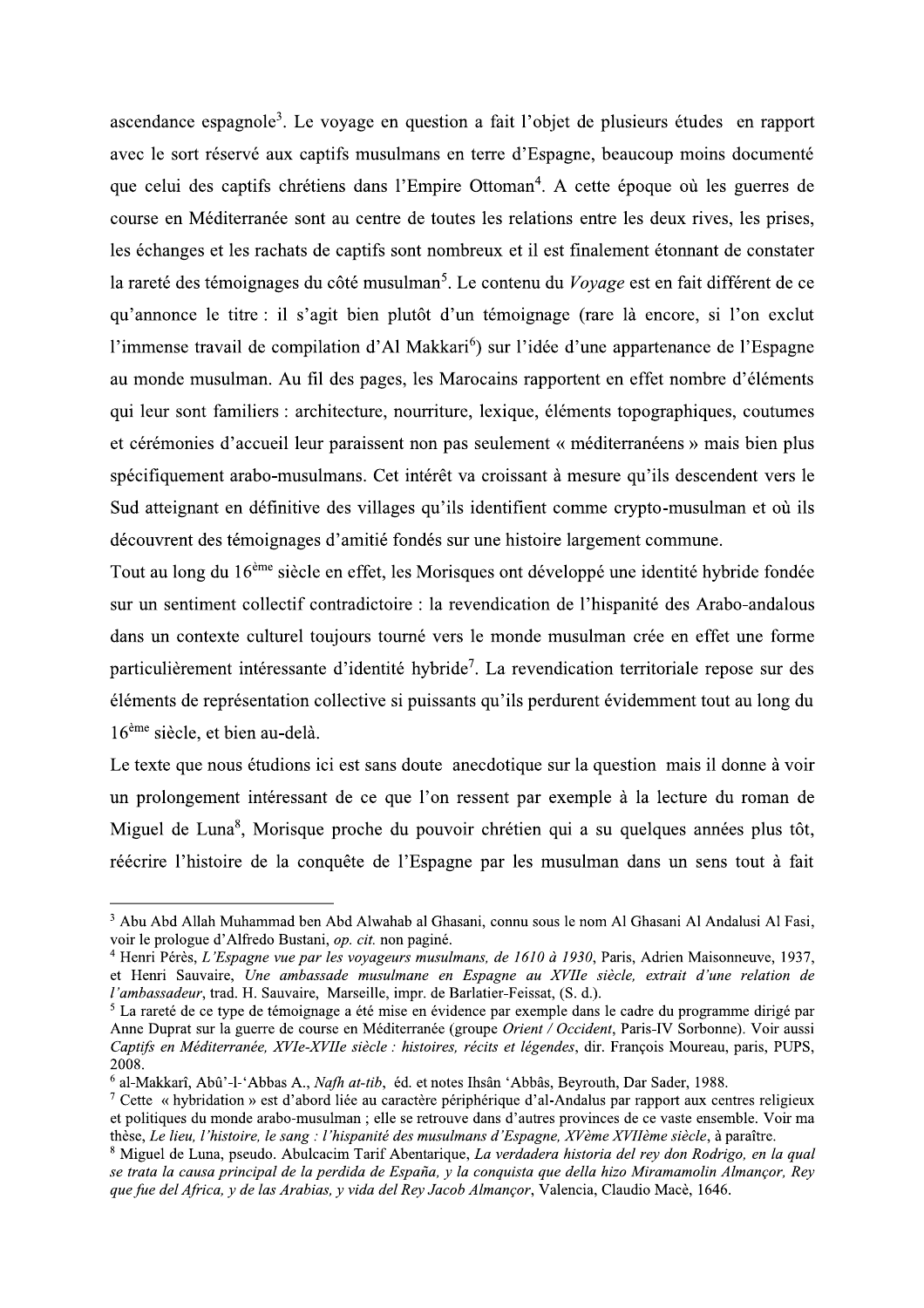morophile. Il ne s'agit pas en effet d'une simple revendication religieuse ; l'identité des Andalous est à la fois musulmane et espagnole et c'est bien ce que met en évidence le vizir envoyé par Muley Ismail (1672 – 1727) dans les dernières années du 17<sup>ème</sup> siècle.

Ce petit texte est étrange par bien des aspects. Il a pour sujet « déclaré » la captivité musulmane en terre chrétienne à la fin du 17<sup>ème</sup> siècle. Deux buts sont annoncés dès le prologue : d'une part « libérer des captifs musulmans du pouvoir chrétien afin d'obtenir la récompense promise pour la libération des captifs par le Prophète », et d'autre part « aller chercher les livres de loi que les musulmans laissèrent en Andalousie »<sup>9</sup>. En fait, l'essentiel de la narration consiste en une description des lieux que la délégation est amenée à visiter.

Un des rares passages concernant les captifs rappelle l'échange entre prisonniers musulmans et prisonniers chrétiens :

فكان عندهم ذلك اليوم يوم عيد لاستبشار هم بالفرج من اﷲ تعالى على يد المولى المنصور بالله لاسيما وقد تقرر لديهم ان سيدنا نصر ه اﷲ لم يكن له قصد و لانية في جمعه لسائر النصار ي الذين في ربقة الأسر الأ لاجل فكاك المسلمين من يد العدو الكافر دمره اﷲ فاستبشروا بالبال المصروف النَّبِهِم من الملك ابقاه االله تعالى و ادام و جو ده...<sup>10</sup>

Ils firent de ce jour un jour de fête, heureux qu'ils étaient que Dieu leur annonçât le soulagement par l'intermédiaire de notre seigneur, que Dieu lui donne la victoire, surtout lorsqu'ils furent certains que notre seigneur, que Dieu l'assiste n'avait d'autre intention, en rassemblant des prisonniers chrétiens, que d'affranchir des musulmans du joug de l'ennemi infidèle. Que Dieu les confonde ! Ils étaient heureux de cette sollicitude de la part du roi. Que Dieu lui donne longue vie.

L'échange, cordial, fondé sur de bonnes relations diplomatiques se déroule dans une ambiance de fête où tout est mis en place pour que les musulmans repartent contents. Contrairement à ce que l'on pourrait attendre, connaissant les sources chrétiennes sur le sujet de la captivité, très rapidement, l'auteur de la narration ne parle plus de ce premier but de mission. Les relations diplomatiques à proprement parler sont reléguées à l'arrière plan, aucune précision n'est apportée sur le sort final de ces coreligionnaires libérés, ni sur leurs conditions de détention, leurs lieux d'origine, la manière dont ils rejoignent leur famille ou la provenance des financements nécessaires à leur rachat, autant d'éléments largement développés dans la littérature émanant des ordres rédempteurs chrétiens désireux de présenter leur action de manière à la fois documentée et crédible entre autres pour obtenir de nouveaux financements et ainsi pouvoir mettre en place de nouvelles missions libératrices. Le but du

وكانت همته مصروفة لفكاك الأساري لأستخر اجهم بيد من كانوا في يده من النصاري ليغتنم ثواب فكاك الأسير ويفوز <sup>9</sup> بما ورد في ذلك عن الرسول البشير ...

<sup>،</sup> ابحث في الخز ائن الأندلسين عما ابقاه المسلمون هنالك من كتب الحكام...

 $^{10}$  Op. Cit., p. 9.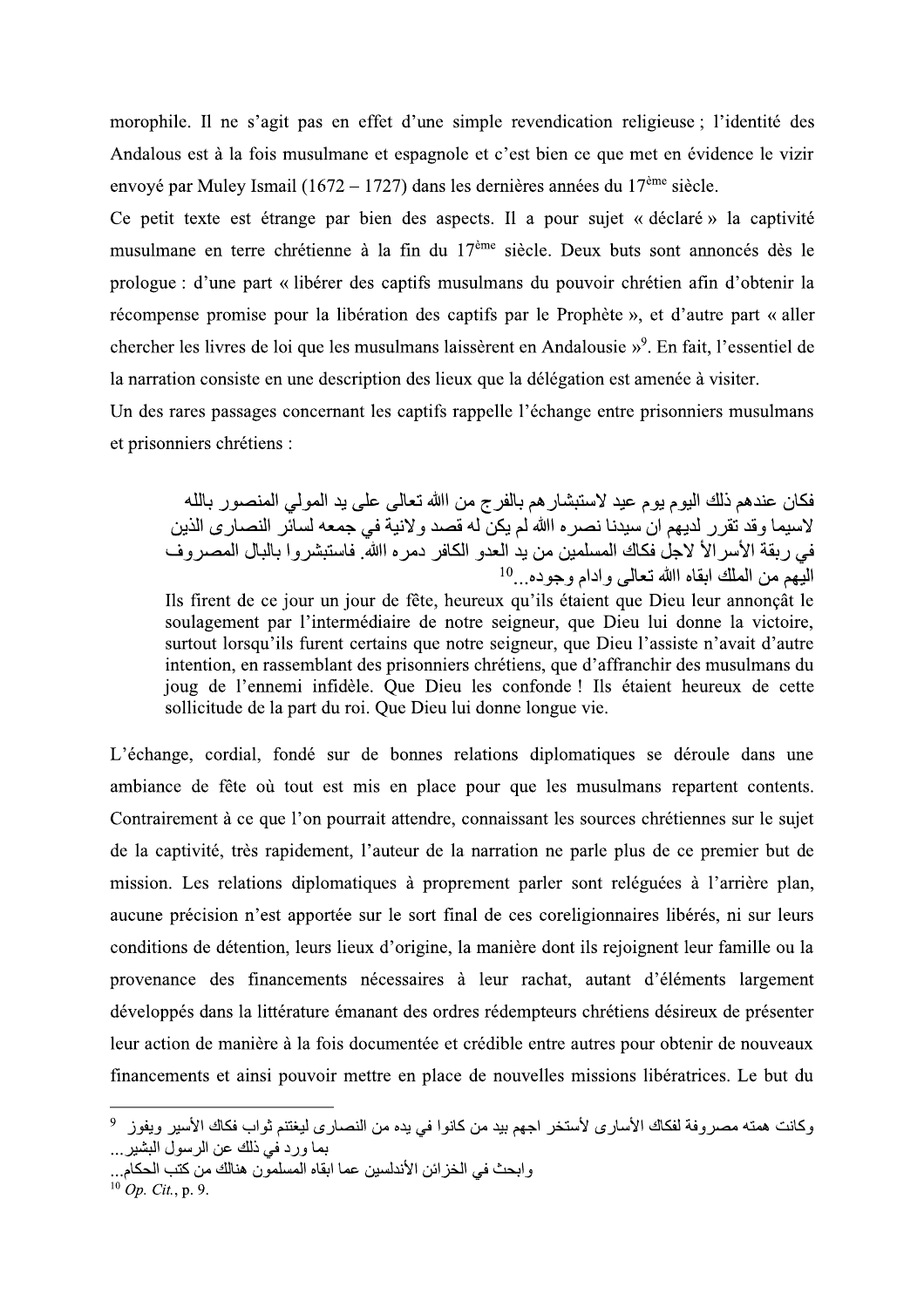texte marocain est visiblement texte marocain est visiblement tout autre : il s'agit bien plutôt de montrer non pas seulement à quel point les deux pays sont proches géographiquement, l'Espagne et le Maroc n'étant en effet séparés que d'un bras de mer, s moments du texte, au present du monde arabo-musulman. On comprend texte marocain est visiblement tout autre : il s'agit bien plutôt de montrer non pas seulement à<br>
quel point les deux pays sont proches géographiquement, l'Espagne et le Maroc n'étant en<br>
effet séparés que d'un bras de mer ce musulmane mais aussi de la suprematie de la culture arabo-musulmane sur la culture chretienne, la magnificence des batiments herites des Andalous etant la preuve d'une superiorite que les monuments chretiens peinent a cacher.

La description des villes visitées par la délégation donne ainsi lieu à une évocation nostalgique de la presence musulmane en Espagne. Les musulmans sont ravis de pouvoir constater par eux-memes la beaute legendaire des monuments arabo-musulmans supériorité que les monuments chrétiens peinent à cacher.<br>La description des villes visitées par la délégation donne ainsi lieu à une évocation<br>nostalgique de la présence musulmane en Espagne. Les musulmans sont ravis de p constat ne s'arrête pas là. En totale opposition avec l'historiographie mise en place par la propagande chrétienne des siècles d'or, où la pureté de sang repose sur une pseudo cription des villes visitées par la délégation donne ainsi lieu à une é<br>que de la présence musulmane en Espagne. Les musulmans sont ravis de<br>er par eux-mêmes la beauté légendaire des monuments arabo-musulmans n<br>ne s'arrête rationalisation des frontieres geographiques et historiques, le narrateur musulman ne se sent pas simplement chez lui pour des raisons historiques, il est « avec ses semblables ». Tout au long de la narration, la remarque est repètée : dans chaque ville andalouse, les habitants sont identifies comme des « descendants des musulmans d'Espagne », des gens « familiers », des nstat ne s'arrête pas là. En totale opposition avec l'historiographie mis<br>pagande chrétienne des siècles d'or, où la pureté de sang repose<br>ionalisation des frontières géographiques et historiques, le narrateur mus<br>s simpl « cousins », dont les visages, mais aussi les pratiques et les coutumes, trahissent, aux yeux des Marocains, une indeniable ascendance arabo-musulmane.

و مدينة شر بش هذه تلقب بشر ش لفر و نطير ة و معناها المقابلة و بعنو ن بها المقابلة لدر الإسلام اعز ه اﷲ وجل اهلها من اهل الأندلس واعيانهم لانهم تنصروا وهم اهل حراثة وفلاحة فعبرناها ضحوة ولم نزل سائر بن ذلك اليو م الى ان بلغنا عشية مدينة يقال لها البر يجة هي مدينة صغير ة الى البداو ة اميل و اثر سورها أيضـا خرب ودثر فلقينا حاكمها وقاضيها وانزلونـا دار اً لبعض اكابر هم وجعلو ا ينـها لون علينـا للسلام وفيها انتسب لنا بعض الى الأندلس باشارة حفيفة لم يقدر على التصريح بغير كلام خفى والغالب على جل سكانها انهم من بقايا الأندلس الا ان العهد طال عليهم و ربو ا في بحبو حة الكفر فغلبت عليهم الشقاوة والعباذ بالله !!

La ville de Jerez a pour nom *de la Frontera*, ce qui veut dire « de l'affrontement », c'est à dire qu'il s'agit d'une ville qui fait front à l'Islam. Que Dieu le renforce ! La plus grande partie de وَّجُّلَ الْعَالَمِينَ الْمَاسِمِينَ الْمَاسِمِينَ الْمَاسِمِينَ الْمَاسِمِينَ وَالَّهِ وَالْكُلُّ الْمَاسِمِينَ مِنْ الْمَاسِمِينَ وَالْكُلُّ الْمَاسِمِينَ وَالْكُلُّ الْمَاسِمِينَ وَالْكُلُّ الْمَاسِمِينَ وَالْكُلُّ الْ سائزين ذلك اليوم التي أن بلغطا عشليه مدينه وهال لها البريجة هي مدينه صعيرة التي البداوة اميل وارز على التي الخ<br>سور ها أيضا خرب ودئثر فلقينا حالتهمها و قاضيتها و الزالونا دار البعض اكابر هم وجعلوا بنيها لون ع<br>سلطائم . البد t des journaliers et des agriculteurs. Nous avons traversé cette ville dans la mi-journé للسلام, وفيها انتسب لذا بعض الى الأندلس باشارة حفيفة لم يقدر على النصريح بغير كلام خفي و الغالب La ville de Jerez a pour nom *de la Frontera*, ce qui veut dire « de l'affrontement », c'est à dire qui l'il s'agit d'un de La ville de Jerez a pour nom *de la Frontera*, ce qui veut dire « de l'affrontement », c'est à dire qu'il s'agit d'une ville qui fait front à l'Islam. Que Dieu le renforce ! La plus grande partie de ses habitants sont des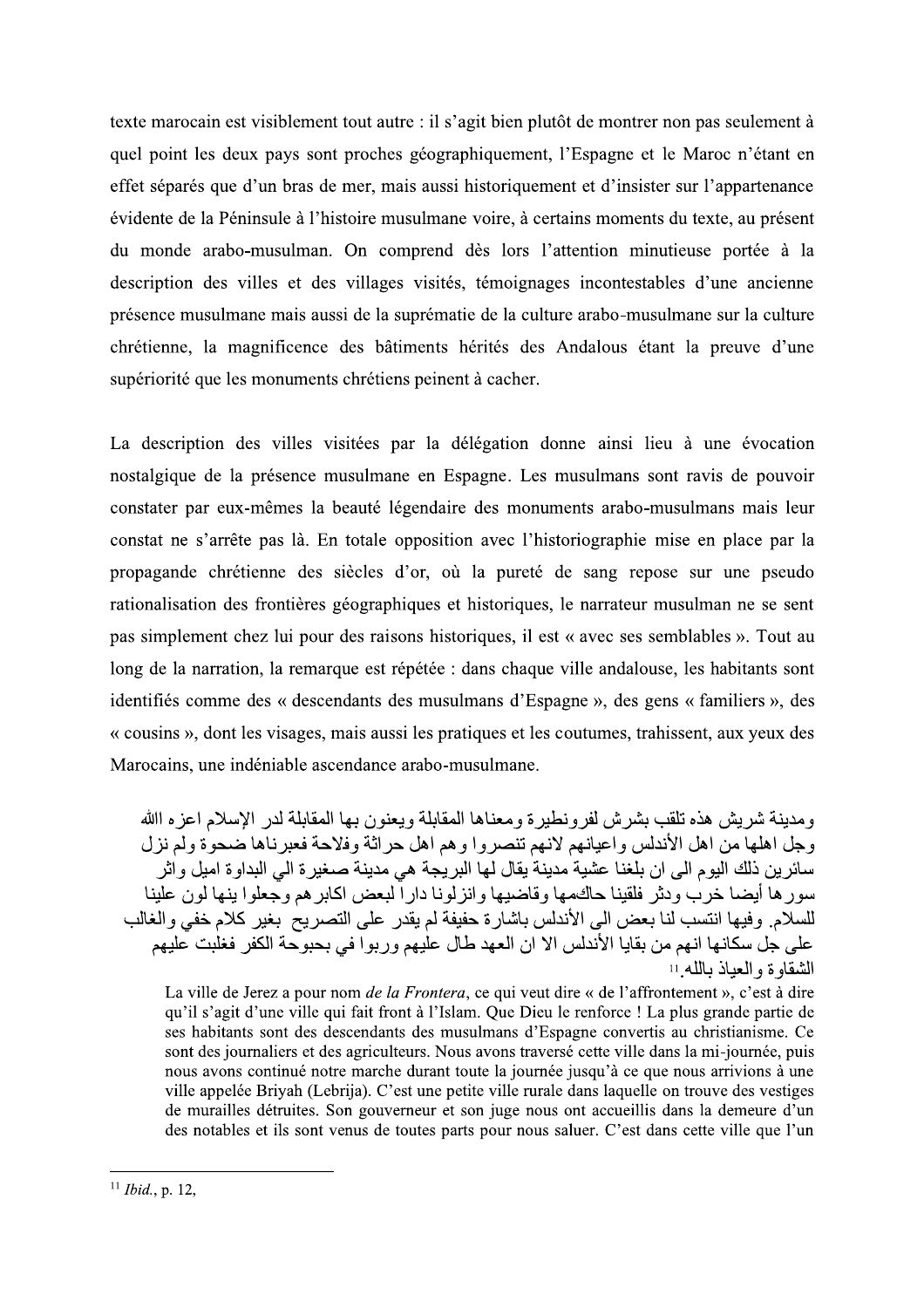d'entre eux nous dit, par de discrètes allusions, il ne pouvait pas en effet être plus explicite, qu'il était descendant d'une famille musulmane d'Espagne. De fait, la plus grande partie de ses habitants actuels descendent de musulmans espagnols. Mais le temps a passé et ils ont été élevés dans l'infidélité, le malheur de l'incroyance les accable. Que Dieu nous en préserve !

Dans ce court passage, deux éléments sont mis en avant : d'une part la continuité sanguine des Andalous de l'époque avec leurs ancêtres musulmans, d'autre part, la volonté, sourde mais évidente de leur part, d'être rattachés à cette histoire prestigieuse. L'évocation des murailles et, d'une manière générale, des monuments laissés par la civilisation arabo-musulmane en Espagne, constitue la preuve tangible, pour l'auteur, d'une continuité historique. Les habitants et leurs traits physiques sont autant de « monuments » détruits (comme le dit la dernière phrase de l'extrait) qui insistent sur la familiarité existant entre les populations des deux rives de la Méditerranée.

La volonté de ces populations est plus délicate à manipuler, l'auteur rappelle qu'il est impossible pour eux d'exprimer clairement cette origine, mais, en insistant sur la réception que les habitants de Lebrija offrent aux Marocains, l'auteur rappelle que ce n'est vraisemblablement pas sans fierté qu'ils « laissent entendre par de légères indications », leur origine arabo-musulmane. De la part de la suite du vizir qui accole à son nom une indication d'origine géographique le rattachant à la Péninsule ibérique, ce rattachement au monde arabomusulman a un caractère double, s'il faut effectivement le cacher pour des raisons de sécurité évidente, ils sont source de fierté, largement partagée bien sûr par la troupe marocaine. Au 17<sup>ème</sup> siècle en effet, les communautés issues des différentes vagues d'exil andalou, ont constitué une identité propre : leur histoire familiale est une marque de distinction que l'on met en avant. La précision apportée sur l'appartenance sociale inférieure de ces issus de musulman est là encore source de comparaison avec ce qu'ont connu les immigrés qui ont eu la chance d'implanter des communautés solides et reconnues dans de nombreuses villes du Maghreb ; et ce vizir, reçu avec les honneurs d'une mission d'ambassade par les autorités espagnole constate avec intérêt que ses lointains cousins ne sont que des « journaliers et des agriculteurs » qui cachent leur ascendance non par honte mais par stratégie<sup>12</sup>.

<sup>&</sup>lt;sup>12</sup> L'implantation des Andalous au Maghreb n'a pas été uniformément simple, voir par exemple à ce sujet Pascual Boronat y Barrachina, Los Moriscos españoles y su expulsión, Granada, Universidad de Granada, coll. Archivum, 1992, Miguel Angel de Bunes Ibarra, La imagen de los Musulmanes y del Norte de Africa en la España de los siglos XVI y XVII, los caracteres de una hostilidad, Madrid, CSIC, 1989, Mikel de Epalza, Los  $de$ la expulsión, Madrid. MAPFRE. 1992. Moriscos antes y despuès en ligne  $_{S11}$ r http://www.cervantesvirtual.com/FichaObra.html?Ref=5932&portal=0, Mikel de Epalza, et Ramón Petit (dir.), Recueil d'études sur les Moriscos andalous en Tunisie, préparé par Miguel de Epalza, et Ramón Petit, Madrid, Dirección general de relaciones culturales, Tunis, diff. Société tunisienne de diffusion, 1973, H. Pieri, « L'accueil par des Tunisiens aux morisques expulsés d'Espagne : un témoignage morisque », IBLA, n°121, Tunis, 1968, p. 63-70.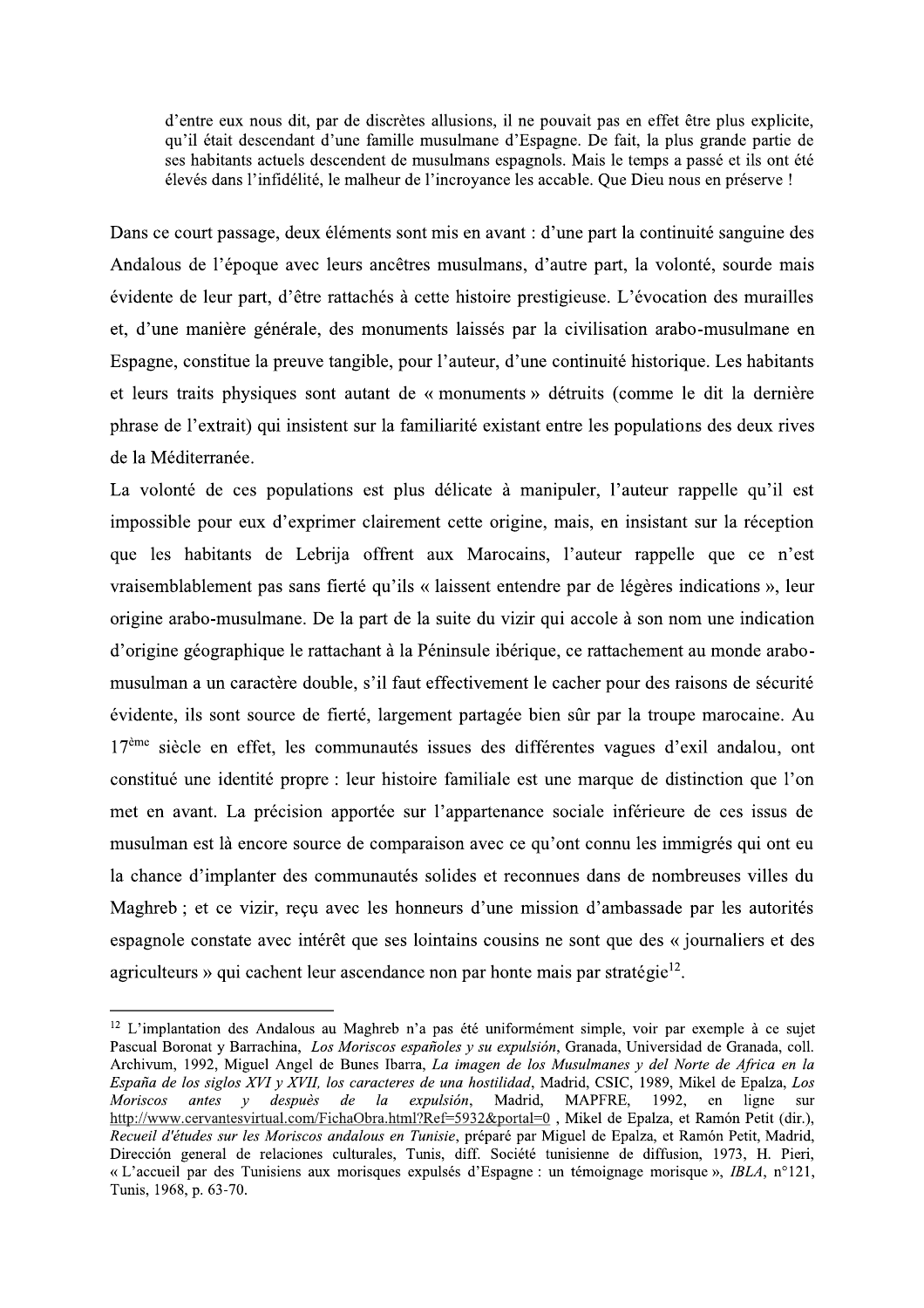Reste, pour l'auteur, à justifier l'injustifiable, c'est-à-dire la conversion au christianisme. En reniant leur foi musulmane, en restant vivre sur une terre passée aux mains des chrétiens, ces musulmans se sont en effet exclus eux-mêmes du *dâr al-islâm*, et ils auraient pu, comme nombre de leurs coreligionnaires émigrer par exemple vers le Maroc, choix qu'à fait la famille du vizir en question. Curieusement, aucun jugement de ce type n'est porté sur ces malheureuses populations victimes d'un retournement de l'histoire dans lequel elles ont tout perdu. On peut s'interroger sur cette absence, comme si cette ambassade s'en tenait au simple constat de familiarité, faisant de ces malheureux descendants non pas des traîtres mais au contraire les derniers bastions humains d'une histoire hispano-musulmane. Le texte ne présente ainsi aucun exemple d'issu de musulman se montrant satisfait de sa condition, heureux d'être assimilé grâce à une conversion sincère, ce qui irait évidemment à l'encontre de la mission marocaine. On peut dès lors s'interroger sur l'identité réelle de ces « captifs » annoncés dans le titre du manuscrit. Peut-être ne sont-ils pas ces victimes de la course comme la connaissance du corpus chrétien sur le sujet le laisse penser, mais ces coreligionnaires prisonniers de décisions antérieures.

Les interjections qui ponctuent le passage (« Que Dieu renforce [l'Islam] ! », « Que Dieu nous libère ! ») assurent une charge vindicative minimale qui n'est pas relayée par le texte luimême. Il est difficile d'analyser le manuscrit en l'absence de précisions sur ses lecteurs potentiels voire son auteur. Il présente pourtant un intéressant compte rendu d'un certain rapport à l'histoire de l'Espagne, observée depuis l'autre rive de la Méditerranée. Ce sentiment de familiarité (au sens plein de famille, *ahl al-Andalus*), donne au texte une tonalité particulière qui mêle une évidente fierté à un regret éternel. Le long passage sur la mosquée de Cordoue est sur ce point particulièrement éclairant<sup>13</sup> : l'auteur ne se contente pas de la description émerveillée du monument (qu'à aucun moment il ne nomme « cathédrale », ce qu'elle est pourtant à l'époque) il insiste sur les éléments musulmans encore largement présents : le minaret « conservé en l'état », la cour, le mihrab, les portes (même si nombre d'entre elles ont été fermées), l'architecture générale et bien sur les nombreuses inscriptions coraniques qui ornent les murs et qui sont restées en l'état<sup>14</sup>. Sur cinq pages de digression historique qui détaillent les différentes étapes de la construction de la mosquée, et insistent de

<sup>&</sup>lt;sup>13</sup> A partir de la page 17 dans la transcription arabe.

<sup>&</sup>lt;sup>14</sup> « Les portes de la mosquée sont toujours telles qu'elles étaient lors de la construction du bâtiment et elles gardent les écritures arabes qui les ornent. » p. 19 de la transcription arabe, op. cit.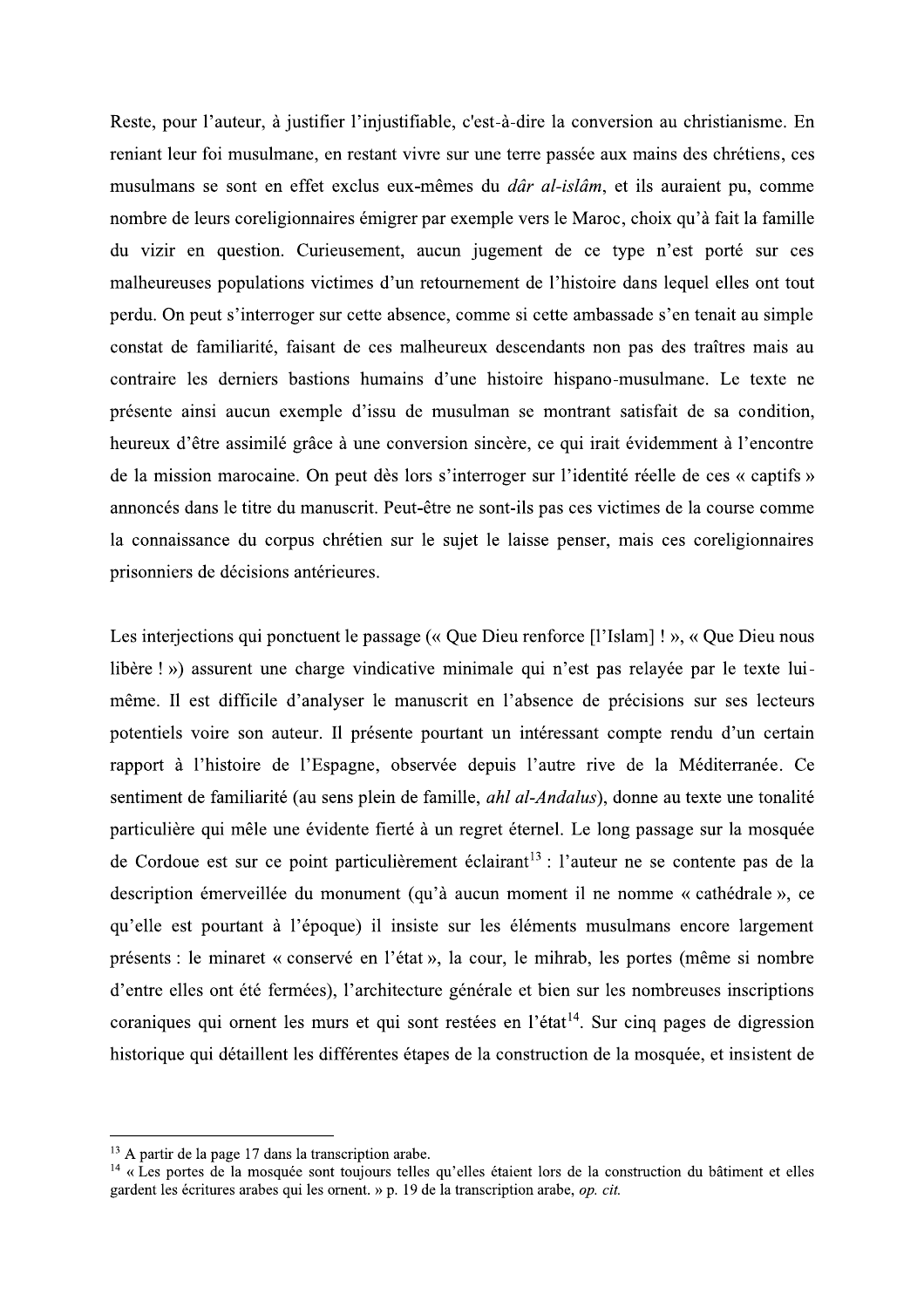fait sur la longévité de la présence musulmane en Espagne, seul un paragraphe rappelle que le centre de la mosquée abrite désormais des croix et des livres de prière chrétiens<sup>15</sup>.

Le voyage des ambassadeurs marocains se poursuit ainsi à la recherche de vestiges musulmans témoins d'une époque encore largement présente. La deuxième partie du manuscrit (les deux parties comptent chacune une cinquantaine de pages) rompt avec l'esthétique de la relation de voyage et présente différents éléments de la culture et de l'histoire espagnoles. Un chapitre porte précisément sur le « soulèvement des Morisques » et rappelle l'histoire de cette population à grands traits.

وفي زمن فليب سكوندو هذا ثار من بقي من جنس الاندلس بعد تغلب النصار ي عليهم بغرناظة واحواز ها، اذ كانوا سمعوا بورود مراكب من الجزائر التي بها حبيب رايس ونزل بجوار ألمريه، ظنا منهم ابه يمنعهم، فحمل من قدر عليه مراككبه من اهل المرية وما والاها وعبر الى بلاده، فعجز الثوار من الاندلس حيننذ عن مقاومة النصارى فاوقعوا فيهم السيف وتنصر مه تنصر منهم رغما بعد ما هرب من هرب. وبقوا على ذلك نحوا من اربعين سنة الى زمن فليب طرسيرو ولد فليب سكوندو وهم على حالهم من التنصر والتغلب عليهم<sup>16</sup>

Sous le règne de Philippe II, Andalous qui étaient restés se soulevèrent à Grenade et dans ses environs, lorsqu'ils entendirent qu'une troupe était arrivée d'Alger à Almeria sous le commandement de l'amiral Habib Rais, croyant qu'il venait à leur secours. Habib emmena dans ses navires autant d'habitants d'Almeria et de ses provinces qu'il put, et retourna dans son pays. Alors les Andalous rebelles furent incapables de maintenir la résistance : certains se convertirent à la religion chrétienne et d'autres réussirent à fuir. Il en fut ainsi pendant une quarantaine d'années, jusqu'à l'époque de Philippe III, fils de Philippe II.

Le passage insiste bien sur la fatalité qui frappe ces « Andalous » restés sur place et qui ont déjà à l'époque officiellement le statut de Morisques, c'est-à-dire de convertis. Le narrateur présente la Révolte des Alpujarras comme une décision collective liée à une volonté de défendre l'islam en terre d'Espagne. L'évocation de l'amiral algérien renforce cette idée d'appartenance au vaste empire musulman qui n'a pas sur protéger ses possessions périphériques et montre en quelques lignes que les Andalous n'étaient ni des traitres ni des lâches mais les victimes d'un retournement historique inéluctable. La suite du passage explique pourquoi nombre de ces Andalous a pu rester sur place malgré l'ordre d'expulsion prononcé par Philippe III.

فز عموا ان ملك الترك كتب حيننذ كتابا الى وزير فليب طرسيرو يطلب منه ان يتسبب في اخراج من بهذه العدوة من بقايا الجنس الذي غلب عليه ويتخذ عنده بذلك بدا وصحبة، فاحتال الوزير بأن اشار على مخدومه بآخراج البقايا من الاندلس الذين بينهم وبين دينم عهد قليل وما زالوا الى الآن جلهم في قيد الحياة وعددهم هوا كثر من عدد النِّصار ي؛ فاننا لانأن من ثورتهم مرة أخرى، فالإولى ان يجلوا منن هذه العدوة وتحسم مادهم ويعبر بهم الحر ليتفرقوا في البلاد البريرية،

<sup>&</sup>lt;sup>15</sup> Ibidem. Le narrateur parle de la « musique » qui accompagne les prières ce qui peut faire penser que la troupe a assisté à un office religieux chrétien. Le terme utilisé pour désigner le bâtiment, même dans ce paragraphe, reste le mot « mosquée ».

 $16$  P. 51 de la transcription arabe, *op.cit.*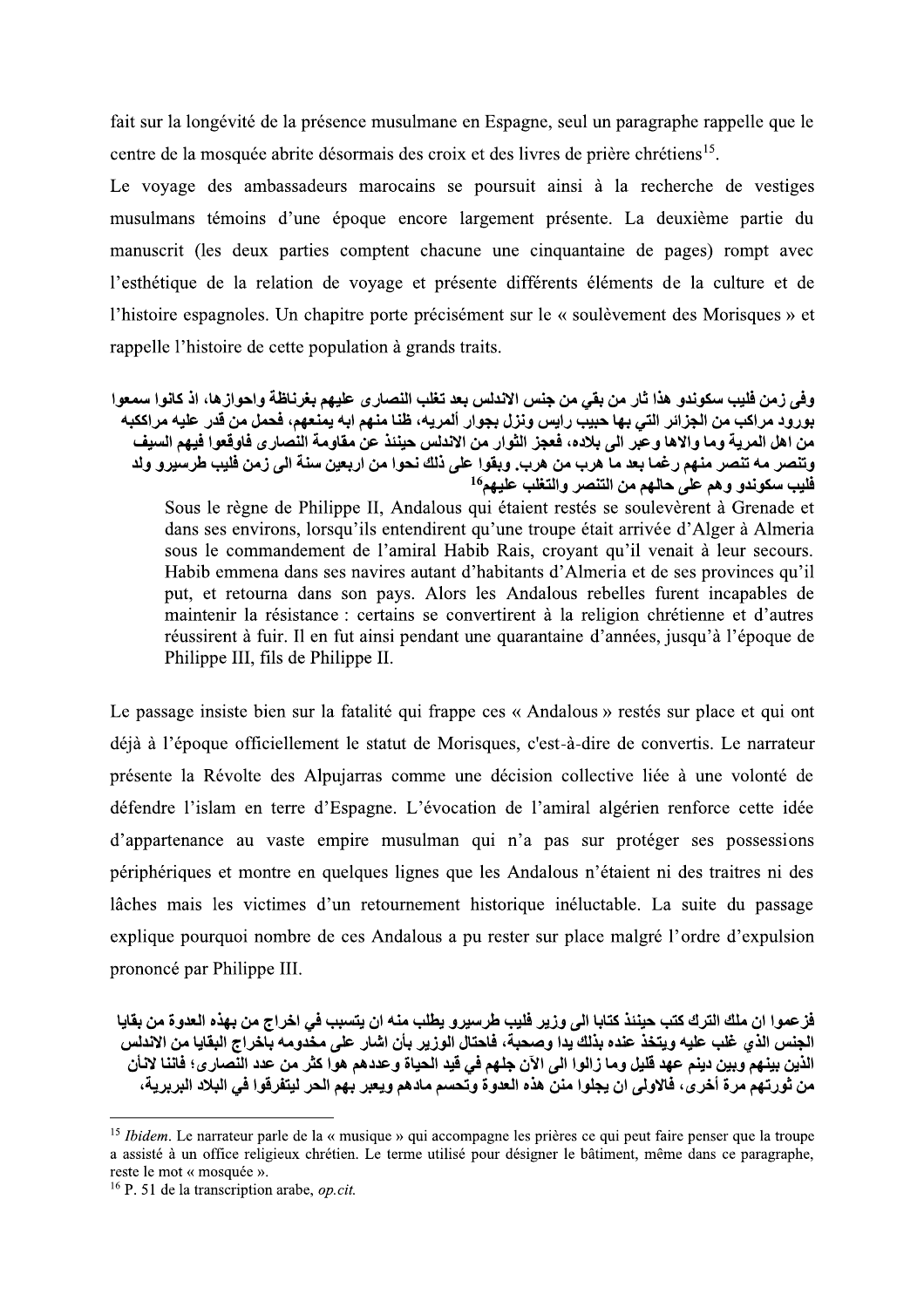## وبعاوهم في بلادهم التي ربوا فيها محدور . فقبل الطاعية من وريزه ما اشاربه عليه وأمر بجمعهم و عبورهم البحر الا من )\*+-0-12 0-3-.4 5%627
08\*9:627;\* B)<)=5 >0 1?-@ 47-A BC" \*
00 D E-?F HI8\*
0)\*"J8 K

.هم التي ربوا فيها محذور . فقبل الطاغية من وزير ه ما اشاربه د<br>ما و هم اكثر عددا ممن تنصر ر غما او اختفى حت احد و امتنع بـا<br>كن الاستقط في تفتيشهم في جميع العدوة للاخلاطهم ونسبانهم الا<br>écrivit une lettre au ministre de Phil ساربه عليه وامر بجمعهم وعبورهم البحر الا من<br>متنع باحد ولم يعلمبه، وعلي كل حال فحيث كانو<br>يانهم الاسلام، وجل الخارجين في ذلك العهد من<br>On dit que le roi des Turcs écrivi<br>intervention afin de sortir les mu<br>aide et amitié. Le , وزيره ما اشاربه عليه وامر بجمعهم وعبورهم البحر الا من<br>مت احد وامتنع باحد ولم يعلمبه، وعلى كل حال فحيث كانو<br>إ<sup>17</sup> المسلم: واستقام الاسلام، وجل الخارجين في ذلك العهد من<br>On dit que le roi des Turcs écrivit une lettre<br>inter وبقاؤهم في بلادهم التي ربوا فيها محذور.<br>كان تنصر بغرضه وهم اكثر عددا ممن تنصر<br>اعددا كبيرا لم يكن الاستقط في تفتيشهم في<br>العدوة اهل غرناطة واحواز ها من الثائرير<br>Philippe III pour lui demander son<br>Espagne, lui promettant en On dit que le roi des Turcs écrivit une lettre au ministre de Philippe III pour lui demander son intervention afin de sortir les musulmans qui restaient en Espagne, lui promettant en échange aide et amitié. Le ministre fit entendre à son souverain l'idée d'une expulsion de ces nouveaux convertis afin d'éviter tout autre soulèvement. Le roi accepta le conseil de son ministre et ordonna de les réunir pour leur faire traverser la mer : étaient exclus de cette mesure ceux qui s'étaient volontairement convertis au christianisme et qui étaient plus nombreux que les convertis de force et ceux qui étaient protégés par quelque haut personnage afin que personne ne les découvre. Ainsi, comme ils étaient très nombreux à s'être mêlés aux autres habitants en oubliant l'islam, il fut impossible de les réunir tous. En conséquence, la plupart de ceux qui traversèrent la mer à cette époque fut des Andalous qui s'étaient soulevés à Grenade et dans ses environs.

Le narrateur ne donne malheureusement pas ses sources, ni le nom du ministre conseiller, les historiens peinent toujours à comprendre les raisons qui ont poussé Philippe III à donner l'ordre d'expulser les Morisques<sup>18</sup> mais laisse entrevoir une vision de cette histoire douloureuse qui explique, par les mélanges de population que l'Andalousie arabo-musulmane est encore présente dans la Péninsule grâce à ses descendants le plus souvent conscients de Teur glorieux passé collectif. L'expulsion elle-même n'est pas présentée comme une punition contre les issus de musulmans mais comme un accord diplomatique, une accusation directe à l'encontre du pouvoir ottoman qui aurait abandonné des musulmans ne pouvant sans doute pas se retrouver dans ce type de manuscrit : chacune des deux parties a ici joué son rôle protecteur pour le plus grand bien des populations concernées. Cette version diplomatique permet de présenter le sud de la Péninsule comme une enclave encore très largement rattachée au monde musulman et explique ce que la première partie du manuscrit (la relation de voyage à proprement parler) met en avant : une familiarité omniprésente qui donne aux Marocain l'impression d'être en vovage dans une province musulmane bien plus que dans un espace étranger.

La littérature arabe en général, mais plus encore peut-être la littérature des nationalismes arabes du  $20^{\text{eme}}$  siècle, utilisera ce paradigme historique andalou, représenté comme étant la marque d'une « décadence » du monde arabo-musulman. L'Espagne n'y est pas l'ennemie

 $^{17}$  *Ibid.*, p. 52.<br><sup>18</sup> Voir note 12.